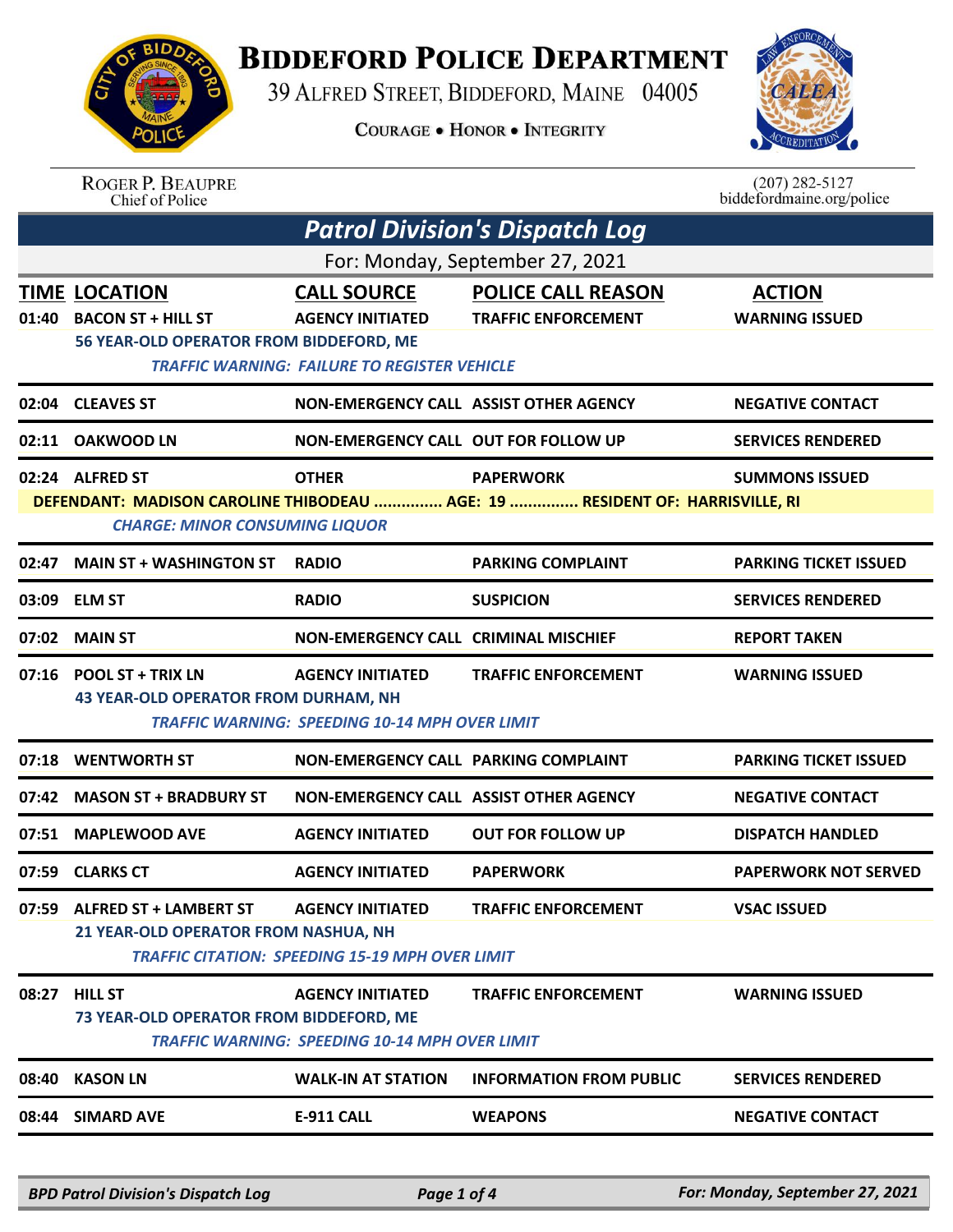| <b>TIME LOCATION</b>                    | <b>CALL SOURCE</b>                                     | <b>POLICE CALL REASON</b>                      | <b>ACTION</b>                |
|-----------------------------------------|--------------------------------------------------------|------------------------------------------------|------------------------------|
| 09:00 ALFRED ST                         | <b>WALK-IN AT STATION</b>                              | <b>MENTAL ILLNESS CASES</b>                    | <b>SERVICES RENDERED</b>     |
| 09:03 GUINEA RD                         | <b>OTHER</b>                                           | <b>CRIM THREAT / TERRORIZING</b>               | <b>REPORT TAKEN</b>          |
| 09:10 MAIN ST                           | <b>AGENCY INITIATED</b>                                | <b>PAPERWORK</b>                               | <b>PAPERWORK SERVED</b>      |
| 09:20 POOL ST                           | E-911 CALL                                             | <b>DOMESTIC COMPLAINTS</b>                     | <b>REPORT TAKEN</b>          |
| 09:34 ELM ST                            | NON-EMERGENCY CALL ARTICLES LOST/FOUND                 |                                                | <b>REPORT TAKEN</b>          |
| 09:35 BARRA RD                          | E-911 CALL                                             | <b>ASSIST: VEHICLE FIRE</b>                    | <b>EXTINGUISHED</b>          |
| 09:40 MASON ST                          | NON-EMERGENCY CALL PARKING COMPLAINT                   |                                                | <b>PARKING TICKET ISSUED</b> |
| 09:53 POOL ST                           | <b>AGENCY INITIATED</b>                                | <b>TRAFFIC ENFORCEMENT</b>                     | <b>VSAC ISSUED</b>           |
| 23 YEAR-OLD OPERATOR FROM BIDDEFORD, ME | <b>TRAFFIC CITATION: SPEEDING 15-19 MPH OVER LIMIT</b> |                                                |                              |
| 10:32 ALFRED ST + PORTER ST             | <b>AGENCY INITIATED</b>                                | <b>TRAFFIC ENFORCEMENT</b>                     | <b>WARNING ISSUED</b>        |
| 20 YEAR-OLD OPERATOR FROM READING, MA   | <b>TRAFFIC WARNING: SPEEDING 10-14 MPH OVER LIMIT</b>  |                                                |                              |
| 10:36 BERGERON LN                       | <b>E-911 CALL</b>                                      | 911 MISUSE                                     | <b>SERVICES RENDERED</b>     |
| 10:39 GUINEA RD                         | <b>AGENCY INITIATED</b>                                | <b>OUT FOR FOLLOW UP</b>                       | <b>SERVICES RENDERED</b>     |
| 10:56 ALFRED ST + PRECOURT ST           | <b>E-911 CALL</b>                                      | <b>VEHICLE CRASH - POLICE ONLY</b>             | <b>STATE FORM TAKEN</b>      |
| 11:27 MAIN ST                           | NON-EMERGENCY CALL TRESPASSING                         |                                                | <b>PAPERWORK SERVED</b>      |
| 11:28 ALFRED ST                         | E-911 CALL                                             | <b>VEHICLE CRASH - POLICE ONLY</b>             | <b>STATE FORM TAKEN</b>      |
| 11:29 UNION ST                          | NON-EMERGENCY CALL CRIMINAL MISCHIEF                   |                                                | <b>REPORT TAKEN</b>          |
| 12:05 TAYLOR ST                         | NON-EMERGENCY CALL TRESPASSING                         |                                                | <b>SERVICES RENDERED</b>     |
| 12:13 HILLS BEACH RD                    |                                                        | NON-EMERGENCY CALL VEHICLE CRASH - POLICE ONLY | <b>REPORT TAKEN</b>          |
| 12:34 HORRIGAN CT                       | <b>AGENCY INITIATED</b>                                | <b>COMMUNITY ENGAGEMENT</b>                    | <b>SERVICES RENDERED</b>     |
| <b>12:48 MAIN ST</b>                    | <b>NON-EMERGENCY CALL CRIMINAL MISCHIEF</b>            |                                                | <b>REPORT TAKEN</b>          |
| 12:51 ELM ST                            | E-911 CALL                                             | 911 MISUSE                                     | <b>NEGATIVE CONTACT</b>      |
| 12:59 ELM ST                            | <b>AGENCY INITIATED</b>                                | <b>OUT FOR FOLLOW UP</b>                       | <b>SERVICES RENDERED</b>     |
| 13:24 JEFFERSON ST + ADAMS ST           | NON-EMERGENCY CALL CHECK WELFARE                       |                                                | <b>SERVICES RENDERED</b>     |
| 13:36 POOL ST                           | AGENCY INITIATED OUT FOR FOLLOW UP                     |                                                | <b>NEGATIVE CONTACT</b>      |
| 13:49 ALFRED ST                         | NON-EMERGENCY CALL TRESPASSING                         |                                                | <b>FIELD INTERVIEW</b>       |
| 13:54 ST MARYS ST                       | NON-EMERGENCY CALL TRESPASSING BY MV                   |                                                | <b>SERVICES RENDERED</b>     |
| 14:01 SUMMER ST                         | <b>NON-EMERGENCY CALL BOLO</b>                         |                                                | <b>NEGATIVE CONTACT</b>      |
|                                         |                                                        |                                                |                              |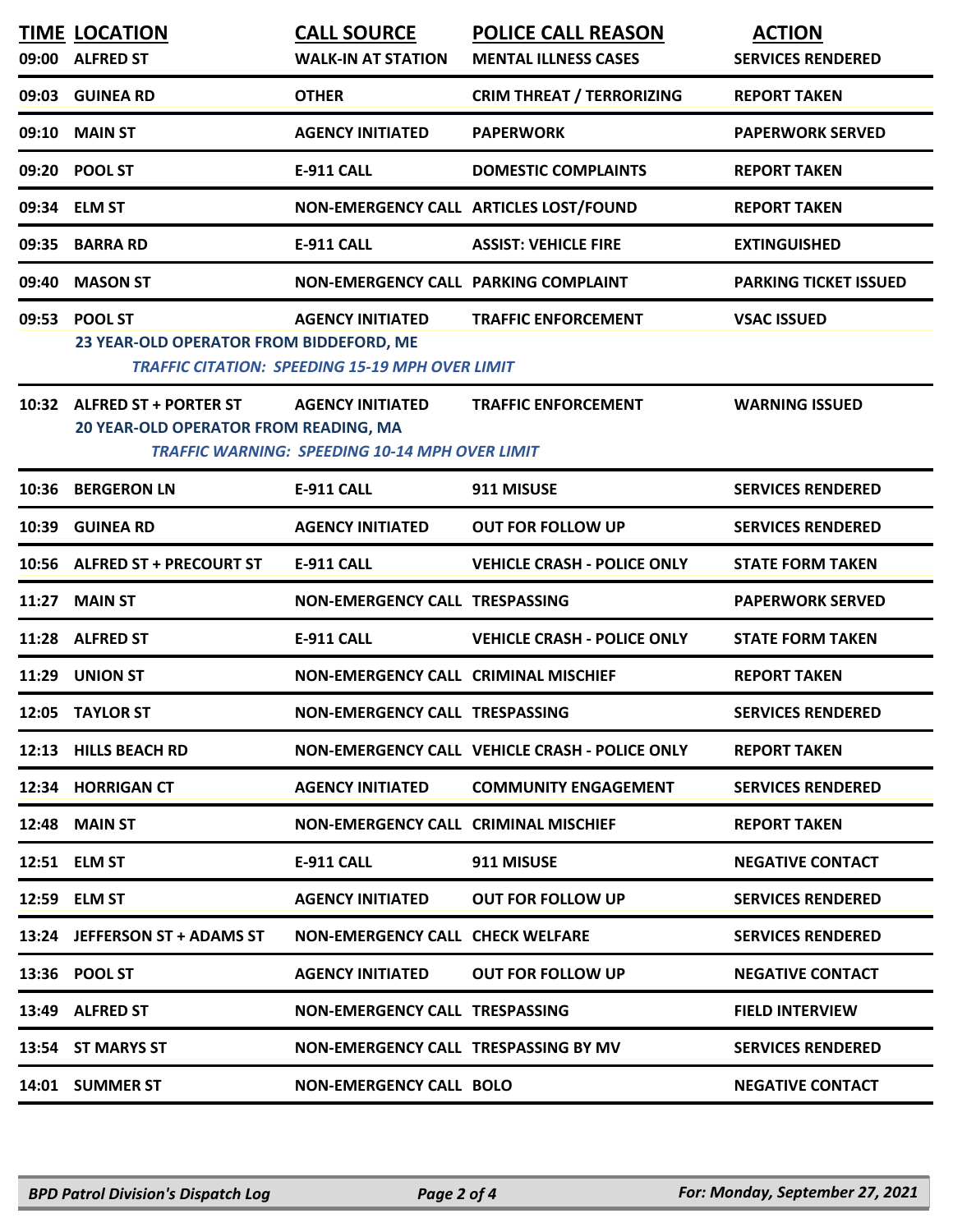|                                                                                                                                      | <b>TIME LOCATION</b>                          |                                             | <b>CALL SOURCE POLICE CALL REASON</b>                          | <b>ACTION</b>                |  |
|--------------------------------------------------------------------------------------------------------------------------------------|-----------------------------------------------|---------------------------------------------|----------------------------------------------------------------|------------------------------|--|
|                                                                                                                                      | 14:11 ALFRED ST                               | <b>NON-EMERGENCY CALL PAPERWORK</b>         |                                                                | <b>SUMMONS ISSUED</b>        |  |
| DEFENDANT: HENRY MCCOLLUM JR  AGE: 64  RESIDENT OF: BIDDEFORD, ME<br><b>CHARGE: FAIL TO COMPLY SEX OFFENDER REG. ACT 1ST OFFENSE</b> |                                               |                                             |                                                                |                              |  |
|                                                                                                                                      |                                               |                                             |                                                                |                              |  |
|                                                                                                                                      | 14:14 PIKE ST                                 | E-911 CALL                                  | <b>ASSIST: MEDICAL W/ ASSIST</b>                               | <b>TRANSPORT TO HOSPITAL</b> |  |
|                                                                                                                                      | 14:37 SUMMER ST                               | <b>AGENCY INITIATED</b>                     | <b>OUT FOR FOLLOW UP</b>                                       | <b>SERVICES RENDERED</b>     |  |
|                                                                                                                                      | 14:37 ELM ST                                  | NON-EMERGENCY CALL DISTURBANCE / NOISE      |                                                                | <b>REPORT TAKEN</b>          |  |
|                                                                                                                                      | 14:43 ELM ST                                  | <b>E-911 CALL</b>                           | <b>VEHICLE CRASH - POLICE ONLY</b>                             | <b>SERVICES RENDERED</b>     |  |
|                                                                                                                                      | 14:53 SOUTH ST                                | <b>NON-EMERGENCY CALL SUSPICION</b>         |                                                                | <b>NO VIOLATION</b>          |  |
|                                                                                                                                      | 15:03 POOL ST                                 | E-911 CALL                                  | 911 MISUSE                                                     | <b>UNFOUNDED</b>             |  |
|                                                                                                                                      | 15:19 POOL ST                                 |                                             | NON-EMERGENCY CALL INFORMATION FROM PUBLIC                     | <b>SERVICES RENDERED</b>     |  |
|                                                                                                                                      | <b>15:22 HILL ST</b>                          | NON-EMERGENCY CALL PARKING COMPLAINT        |                                                                | <b>NO VIOLATION</b>          |  |
|                                                                                                                                      | <b>15:32 WENTWORTH ST</b>                     |                                             | AGENCY INITIATED VIOL OF BAIL CONDITIONS                       | <b>SUMMONS ISSUED</b>        |  |
|                                                                                                                                      | <b>CHARGE: VIOLATING CONDITION OF RELEASE</b> |                                             | DEFENDANT: AMANDA LYNN BRIDGES  AGE: 31  RESIDENT OF: SACO, ME |                              |  |
|                                                                                                                                      |                                               |                                             |                                                                |                              |  |
|                                                                                                                                      | <b>15:40 MAIN ST</b>                          | <b>E-911 CALL</b>                           | <b>VEHICLE CRASH - POLICE ONLY</b>                             | <b>STATE FORM TAKEN</b>      |  |
|                                                                                                                                      | <b>16:05 BRADBURY ST</b>                      | <b>AGENCY INITIATED</b>                     | <b>PAPERWORK</b>                                               | <b>PAPERWORK NOT SERVED</b>  |  |
|                                                                                                                                      | 16:08 FOSS ST                                 | <b>AGENCY INITIATED</b>                     | <b>DISTURBANCE / NOISE</b>                                     | <b>SERVICES RENDERED</b>     |  |
|                                                                                                                                      | <b>16:31 RATHIER ST</b>                       | <b>AGENCY INITIATED</b>                     | <b>PAPERWORK</b>                                               | <b>PAPERWORK SERVED</b>      |  |
|                                                                                                                                      | 16:42 BIRCH ST                                | <b>AGENCY INITIATED</b>                     | <b>PAPERWORK</b>                                               | <b>PAPERWORK SERVED</b>      |  |
|                                                                                                                                      | 16:47 PIKE ST                                 | <b>NON-EMERGENCY CALL SUSPICION</b>         |                                                                | <b>SERVICES RENDERED</b>     |  |
|                                                                                                                                      | 16:55 ALFRED ST + MARINER WAY                 | E-911 CALL                                  | <b>VEHICLE CRASH - POLICE ONLY</b>                             | <b>SERVICES RENDERED</b>     |  |
|                                                                                                                                      | 17:18 BIDDEFORD GATEWAY CTR                   |                                             | NON-EMERGENCY CALL ARTICLES LOST/FOUND                         | <b>REMOVED HAZARD</b>        |  |
|                                                                                                                                      | 17:19 WENTWORTH ST                            |                                             | NON-EMERGENCY CALL ARTICLES LOST/FOUND                         | <b>SERVICES RENDERED</b>     |  |
|                                                                                                                                      | 17:33 MARINER WAY                             | <b>NON-EMERGENCY CALL SUSPICION</b>         |                                                                | <b>SERVICES RENDERED</b>     |  |
|                                                                                                                                      | 17:46 ELM ST                                  |                                             | NON-EMERGENCY CALL VEHICLE CRASH - POLICE ONLY                 | <b>STATE FORM TAKEN</b>      |  |
|                                                                                                                                      | 17:49 ALFRED ST                               | <b>WALK-IN AT STATION</b>                   | <b>VEHICLE CRASH - POLICE ONLY</b>                             | <b>SERVICES RENDERED</b>     |  |
|                                                                                                                                      | 18:01 PIERSONS LN                             | <b>NON-EMERGENCY CALL JUVENILE OFFENSES</b> |                                                                | <b>SERVICES RENDERED</b>     |  |
|                                                                                                                                      | 18:07 ELM ST                                  |                                             | NON-EMERGENCY CALL VEHICLE CRASH - POLICE ONLY                 | <b>STATE FORM TAKEN</b>      |  |
| 18:14                                                                                                                                | <b>MAIN ST</b>                                | NON-EMERGENCY CALL TRESPASSING              |                                                                | <b>SERVICES RENDERED</b>     |  |
|                                                                                                                                      | 18:15 ALFRED ST                               | <b>AGENCY INITIATED</b>                     | <b>PAPERWORK</b>                                               | <b>PAPERWORK NOT SERVED</b>  |  |
| 18:29                                                                                                                                | <b>ELM ST</b>                                 | NON-EMERGENCY CALL OUT FOR FOLLOW UP        |                                                                | <b>SERVICES RENDERED</b>     |  |